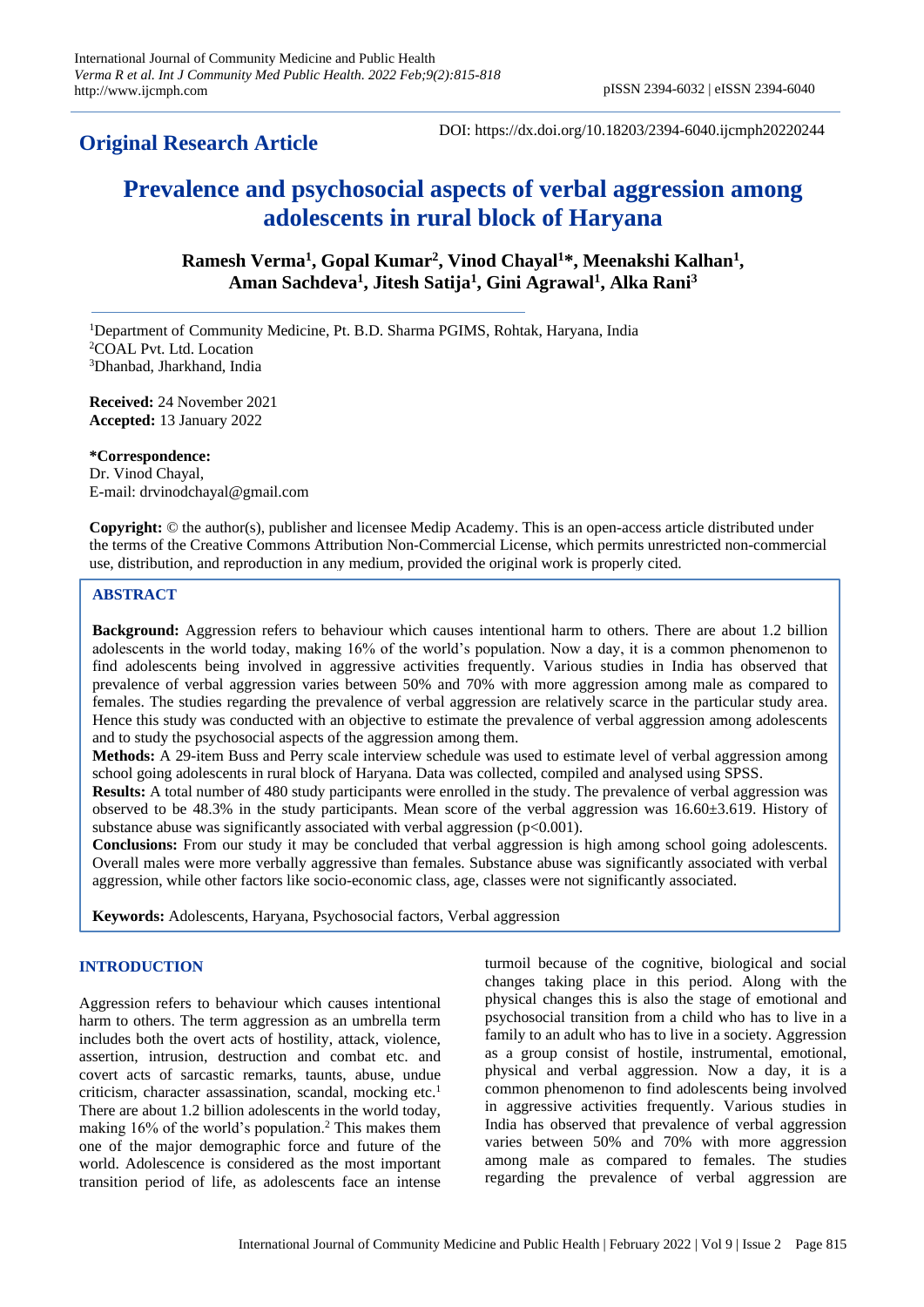relatively scarce in the particular study area. Hence this study was conducted with an objective to estimate the prevalence of verbal aggression among adolescents and to study the psychosocial aspects of the aggression among them. As said by Margaret J. "Aggression only breeds more aggression. It only creates more fear and anger" it is important to study psychosocial aspects of aggression.

# **METHODS**

#### *Study area*

The study was conducted in government senior secondary schools in rural block of Beri, district Jhajjar (Haryana). Which is rural field practice area attached to the Department of Community Medicine, Pt. B. D. Sharma PGIMS, Rohtak.

#### *Study design*

It was a school based descriptive type of cross-sectional study.

### *Study population*

The study included school going adolescent children from class 8, 9 and 10.

#### *Inclusion criteria*

School going adolescent children from class 8, 9 and 10 and willing to participate.

#### *Exclusion criteria*

Those who were absent on the day of visit. Children who had disabilities like learning disability, dyslexia, ADHD, autism, mental retardation, slow learners, and who were reported by the teachers, were not included in the study. Children who were physically handicapped or had any other major illness were not included in the study.

#### *Sample size*

A total of 480 study participants were enrolled in this study and was calculated using formula  $4pq/L^2$ , taking p (prevalence of aggression among school children from previous study as 17.7%,), q as 1-P and l as allowable error as 20% of prevalence.

#### *Study tool*

The questionnaires included were 1) Information on demographic profile and socioeconomic status. Socioeconomic status was assessed through Udai Pareek socioeconomic status scale. 2) Information related to psychosocial factors of aggression. 3) Buss and Perry aggression questionnaire.

#### *Data collection and analysis*

Out of total government secondary schools, eight schools were selected randomly by lottery method for enrolment in the study. Further, twenty students from each class (8, 9 and 10) from each school were selected randomly. Information was obtained from the students using interview schedule technique using the study tools.

#### *Data analysis*

The data collected was then entered into the MS-Excel Sheet and analysed using SPSS software v20.0 using chisquare test and student t test of significance and association. The results then obtained were expressed as mean±SD.

#### **RESULTS**

In this study equal number (33.33%) of participants were from class  $8<sup>th</sup>$ ,  $9<sup>th</sup>$ ,  $10<sup>th</sup>$ . It was observed that 54% of study participants were male whereas 46% participants were female. Mean age of the study participants was  $14.11 \pm 1.12$  years. Maximum (67.3%) were in the age group of 12-14 years followed by 29.6% in 14-16 years age group. Majority (51.9%) study participants belong to upper lower class of socio-economic status as per Udai-Pareek scale as described in Table 1.

#### **Table 1: Distribution of study participants as per various socio-demographic variables.**

| Socio-demographic variables                      | <b>Frequency</b> $(\%)$ |  |  |  |  |
|--------------------------------------------------|-------------------------|--|--|--|--|
| <b>Class</b>                                     |                         |  |  |  |  |
| <b>Rth</b>                                       | 160 (33.33)             |  |  |  |  |
| <b>Qth</b>                                       | 160 (33.33)             |  |  |  |  |
| 10 <sup>th</sup>                                 | 160 (33.33)             |  |  |  |  |
| <b>Gender</b>                                    |                         |  |  |  |  |
| Male                                             | 259 (54)                |  |  |  |  |
| Female                                           | 221 (46)                |  |  |  |  |
| Age (in years)                                   |                         |  |  |  |  |
| $12 - 14$                                        | 323 (67.3)              |  |  |  |  |
| $14 - 16$                                        | 142 (29.6)              |  |  |  |  |
| >16                                              | 15(3.1)                 |  |  |  |  |
| Socio-economic status (as per Udai-Pareek scale) |                         |  |  |  |  |
| Upper middle                                     | 5(1.0)                  |  |  |  |  |
| <b>Upper lower</b>                               | 249 (51.9)              |  |  |  |  |
| Lower                                            | 226(47.1)               |  |  |  |  |

The prevalence of verbal aggression was observed to be 48.3% in the study participants. Mean score of the verbal aggression  $(16.60\pm3.619)$  on buss and Perry scale was taken as the cut-off score. As per this 48.3% of study participants were verbally aggressive. The verbal aggression was found to be statistically significant with gender, with male study participants being more verbally aggressive than female.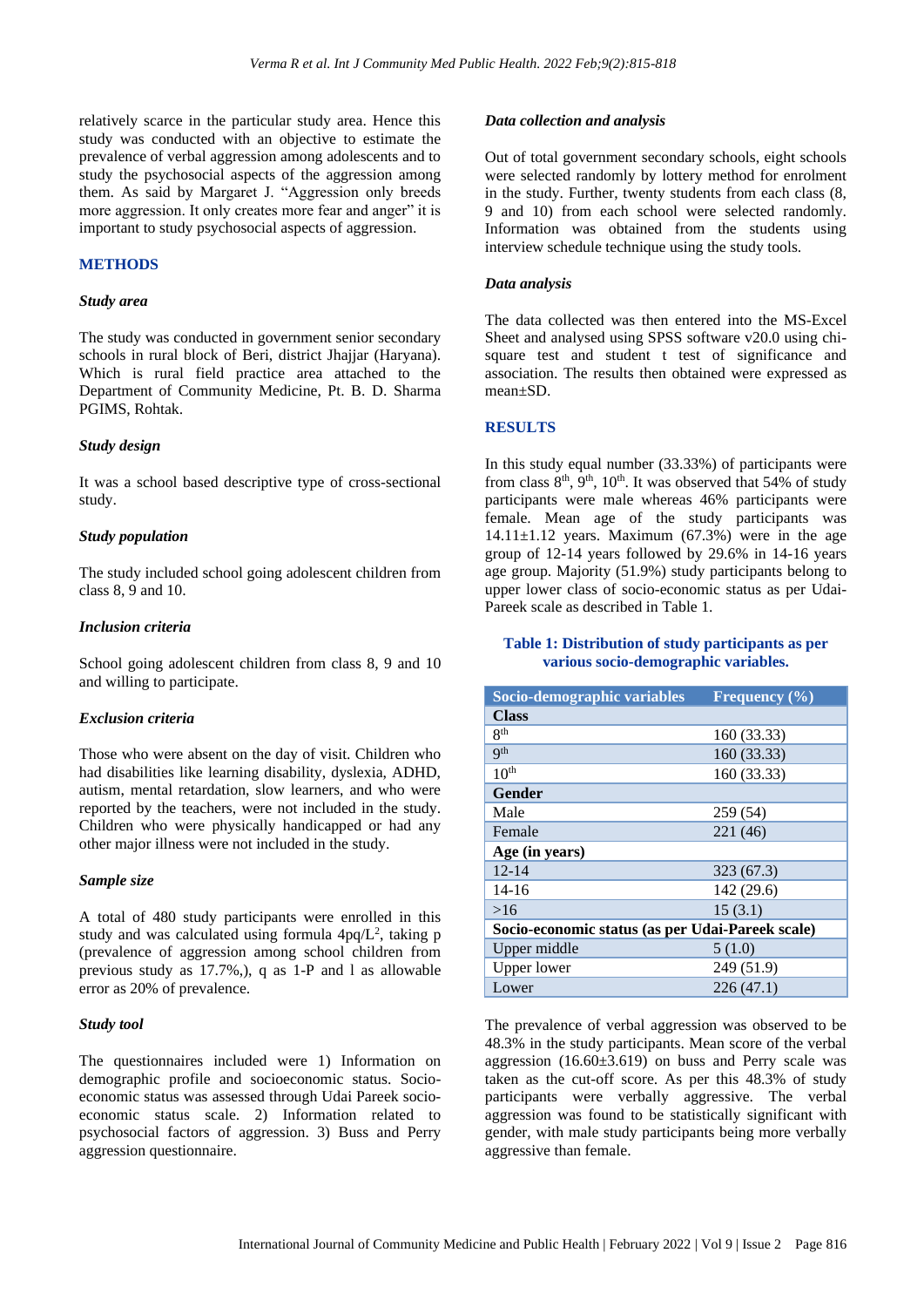Statistically significant association was also observed between class, substance abuse and verbal aggression in which it was observed that study participants with substance abuse were found to be more verbally

aggressive than those without substance abuse. The association between age, socioeconomic class and verbal aggression was also not statistically significant as described in Table 2.

|  |  |  | Table 2: Association of socio-demographic variable and status of verbal aggression. |
|--|--|--|-------------------------------------------------------------------------------------|
|  |  |  |                                                                                     |

|                                                 | <b>Status of verbal aggression</b> |                                       |              |            |  |  |
|-------------------------------------------------|------------------------------------|---------------------------------------|--------------|------------|--|--|
| <b>Variables</b>                                | Present $(\% )$                    | Absent $(\% )$                        | <b>Total</b> | P value    |  |  |
| Gender                                          |                                    |                                       |              |            |  |  |
| Male                                            | 163(62.9)                          | 96(37.1)                              |              | $< 0.001*$ |  |  |
| Female                                          | 69 (31.2)                          | 152 (68.8)                            |              |            |  |  |
| <b>Class</b>                                    |                                    |                                       |              |            |  |  |
| 8 <sup>th</sup>                                 | 69(43.1)                           | 91 (56.9)                             |              |            |  |  |
| 9 <sup>th</sup>                                 | 93 (58.1)                          | 67(41.9)                              |              | $0.010*$   |  |  |
| $10^{\text{th}}$                                | 70(43.1)                           | 90(56.2)                              |              |            |  |  |
| Age (in years)                                  |                                    |                                       |              |            |  |  |
| $12 - 14$                                       | 160(49.5)                          | 163(50.5)                             | 323          |            |  |  |
| $14 - 16$                                       | 68 (47.5)                          | 74 (52.1)                             | 142          | 0.221      |  |  |
| >16                                             | 4(26.7)                            | 11(73.3)                              | 15           |            |  |  |
| Socio-economic class (as per Udai-Pareek scale) |                                    |                                       |              |            |  |  |
| Upper-middle                                    | 1(20)                              | 119 (80)                              |              |            |  |  |
| <b>Upper lower</b>                              | 130(52.2)                          | 125(47.8)                             |              | 0.116      |  |  |
| Lower                                           | 101(44.7)                          | 248 (55.3)                            |              |            |  |  |
| <b>Substance abuse</b>                          |                                    |                                       |              |            |  |  |
| <b>Yes</b>                                      | 79 (61.2)                          | 50 (38.8)<br>129<br>198 (56.4)<br>351 |              | $0.001*$   |  |  |
| N <sub>o</sub>                                  | 153(43.6)                          |                                       |              |            |  |  |
| $*C: \ldots C: \ldots$                          |                                    |                                       |              |            |  |  |

\*Significant

#### **DISCUSSION**

The prevalence of verbal aggression in our study was estimated as 48.3%. The findings of our study were alike the findings of Sidhu et al who found 53.66% participants to be verbally aggressive with a mean of  $15.01 \pm 4.31$ .<sup>3</sup> Verbal aggression was more prevalent (56.8%) in study done by Dutt et al in Bengal.<sup>4</sup> In our study, higher number of male subjects were verbally aggressive than the females. Findings were alike the findings of Sharma et al. <sup>5</sup> Our study was contrary to the study done by Garg et al who found females to be more verbally aggressive.<sup>6</sup> Most of the participants between 12-14 years of age group showed verbal aggressive (49.5%). Similar finding was also observed by study conducted by Kumari et al and Garg et al, where also it was observed that with increasing age the prevalence of aggression decreases.<sup>6,7</sup> From our study it was evident that those participants who were abusing one or more substances (68.2%) were more aggressive than those who were not abusing (42.5%) any substances. The relation between aggression and substance abuse among the participants was statistically significant ( $p<0.05$ ). Our study findings were comparable to the study done by Sharma et al, who found substance abuse as a risk factor for aggressive behaviour in adolescents. Verbal aggression was most prevalent among upper lower class (52.2%) followed by lower class. This

study finding was alike to that observed by Datta et al and Madasu et al where also aggression was found to be more prevalent among lower socioeconomic class.8,9

There are some limitations of this study. Participants were school going adolescents of government schools from a rural area only and thus generalization of the results is somewhat limited.

#### **CONCLUSION**

From our study it may be concluded that verbal aggression is high among school going adolescents. Overall males were more verbally aggressive than females. Substance abuse was significantly associated with verbal aggression, while other factors like socioeconomic class, age, classes were not significantly associated. Verbal aggression among school going adolescents are very serious problems due to their immanent dangers. It therefore becomes imperative that every necessary measure should be taken so as to eliminate or mitigate aggression in our secondary schools.

*Funding: No funding sources Conflict of interest: None declared Ethical approval: The study was approved by the Institutional Ethics Committee*